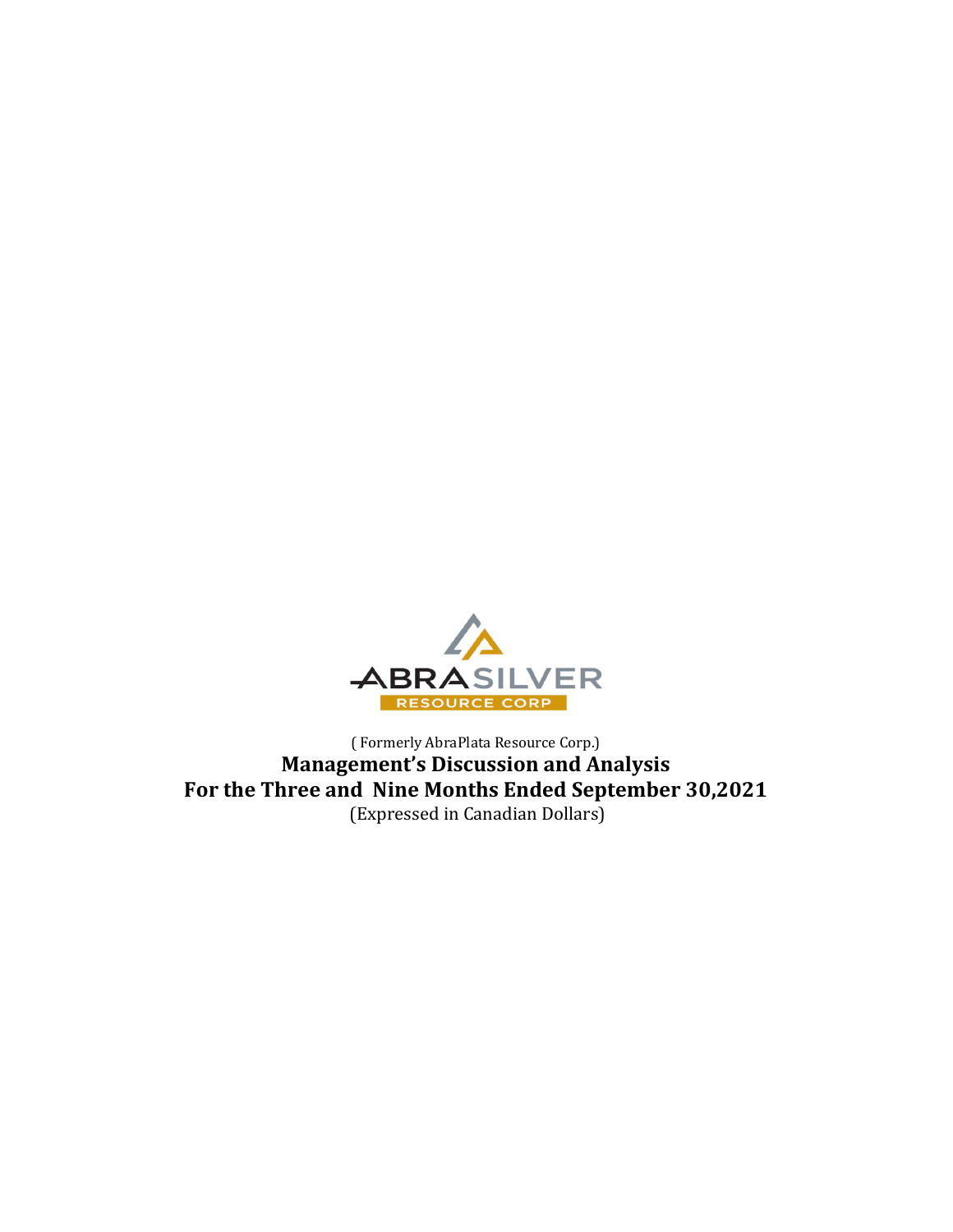# Introduction

This Management's Discussion and Analysis ("interim MD&A") of the financial condition and results of the operations of AbraSilver Resource Corp. has been prepared to provide material updates to the business operations, liquidity and capital resources of the Corporation since its last management discussion & analysis, being the Management Discussion & Analysis ("Annual MD&A") for the fiscal year ended December 31, 2020. This Interim MD&A does not provide a general update to the Annual MD&A, or reflect any non-material events since the date of the Annual MD&A.

This Interim MD&A has been prepared in compliance with the requirements of section 2.2.1 of Form 51- 102F1, in accordance with National Instrument 51- 102 – Continuous Disclosure Obligations. This discussion should be read in conjunction with the Annual MD&A, the audited annual consolidated financial statements of the Company for the years ended December 31, 2020, and December 31, 2019 ("FY 2020" and "FY 2019', respectively) and the unaudited condensed interim consolidated financial statements for the three and nine months ended September 30, 2021 ("Q3 2021"), together with the notes thereto. Results are reported in Canadian dollars, unless otherwise noted. In the opinion of management, all adjustments (which consist only of normal recurring adjustments) considered necessary for a fair presentation have been included. The results for the three and nine months ended September 30, 2021, are not necessarily indicative of the results that may be expected for any future period. Information contained herein is presented as of November 26, 2021 unless otherwise indicated.

The unaudited condensed interim consolidated financial statements for Q3 2021, have been prepared using accounting policies consistent with International Financial Reporting Standards ("IFRS") as issued by the International Accounting Standards Board and interpretations of the IFRS Interpretations Committee. The unaudited condensed interim consolidated financial statements have been prepared in accordance with International Standard 34, Interim Financial Reporting.

For the purposes of preparing this Interim MD&A, management, in conjunction with the Board of Directors, considers the materiality of information. Information is considered material if: (i) such information results in, or would reasonably be expected to result in, a significant change in the market price or value of AbraSilver's common shares; or (ii) there is a substantial likelihood that a reasonable investor would consider it important in making an investment decision; or (iii) it would significantly alter the total mix of information available to investors. Management, in conjunction with the Board of Directors, evaluates materiality with reference to all relevant circumstances, including potential market sensitivity.

Further information about the Company and its operations is available on SEDAR at www. abrasilver.com and www.sedar.com.

# 1. OVERVIEW OF THE COMPANY

AbraSilver Resource Corp. ("AbraSilver" or the "Company") is a Canadian-based precious metals exploration company headquartered in Toronto, Canada. The Company was originally incorporated on August 31, 1993 under the Alberta Business Corporations Act. On September 30, 2015, the Company's incorporation jurisdiction was moved to British Columbia. The Company's registered office is located at Suite 550, 220 Bay Street, Toronto, ON, M5J 2W4. The Company's common shares are listed on TSX Venture Exchange ("TSX-V", or the "Exchange") under the symbol "ABRA", and on the OTCQX under the symbol "ABBRF".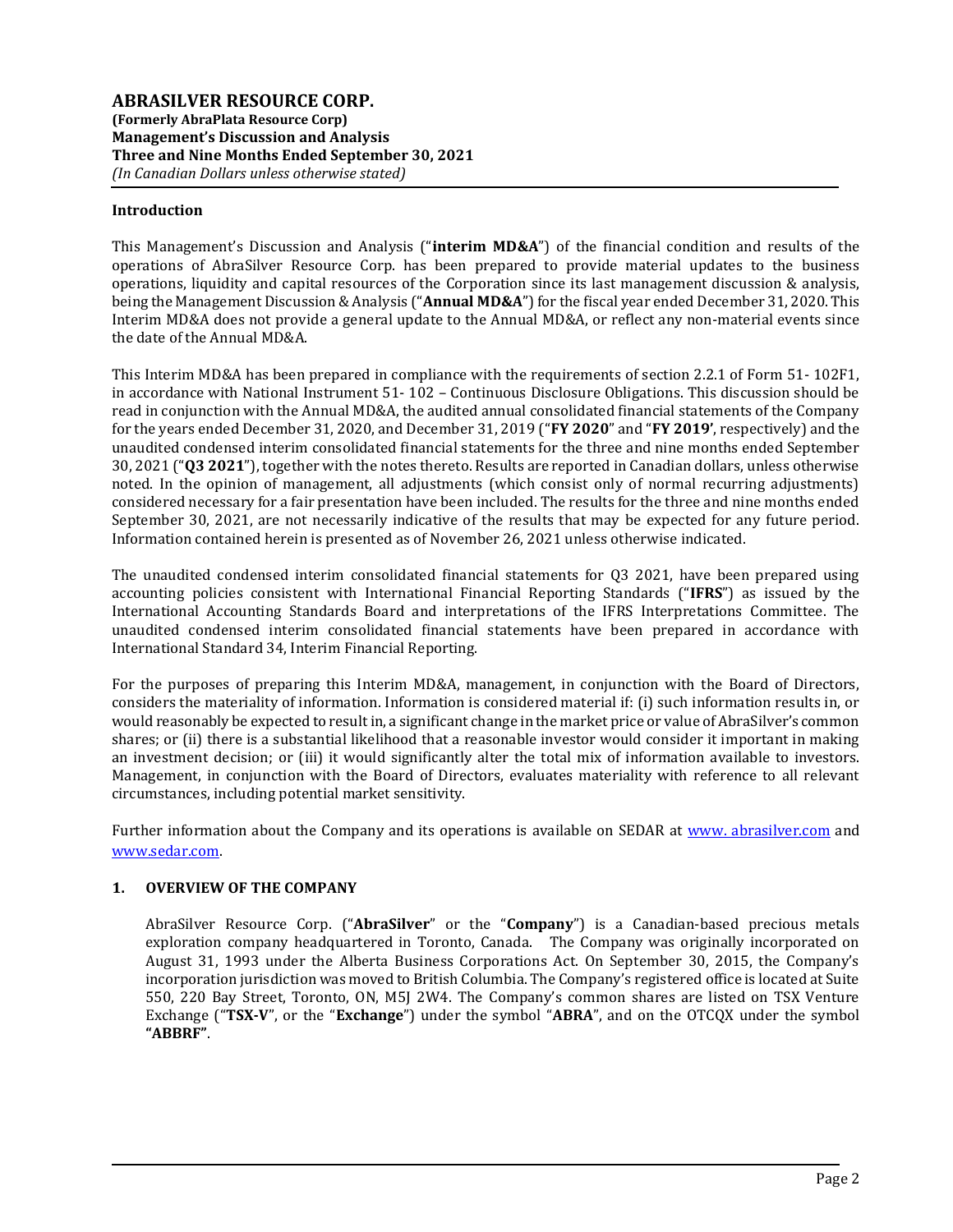# 2. HIGHLIGHTS

The Company's key events and highlights from July 1, 2021, to the date of this Interim MD&A, include the following:

- At Diablillos, a significant increase in the Mineral Resource Estimate was announced. Measured and Indicated ("M&I") Resources now total 1.0Moz gold and 90.2Moz silver, an increase of 37% and 11%, respectively.
- The Company announced multiple high-grade silver and gold assay results from the ongoing Phase II exploration program,
- The Company stated a doubling of the Phase II exploration program to 20,000 meters.
- On October 18,2021 announced the appointment of Stephen Gatley as an independent member of the Board of Directors.
- During the quarter ended September 30, 2021, the Company issued 6,961,458 shares after 6,961,458 warrants were exercised at a weighted average exercise price of \$0.16 for net proceeds of \$1,101,344.
- The Company entered into a letter agreement, through its wholly owned subsidiary, AbraPlata Argentina SA, to acquire a 100% interest in the Yaretas property located in San Juan province, Argentina by paying a total of US\$3,025,000 in staged payments over 60 months. This property will be part of the La Coipita Project.
- As of November 26, 2021, the Company remains very well-funded with a cash position of approximately \$20.0 million.

# 3. EXPLORATION AND EVALUATION

# Diablillos Project

The Diablillos project covers an area of approximately 79 km<sup>2</sup> in the Salta Province of northwestern Argentina and hosts epithermal precious metal mineralization in a number of mineral occurrences. The main deposit is known as Oculto, and this silver-gold deposit is surrounded by various satellite occurrences including the Fantasma Ag-rich zone. To the north of Oculto lies the Cerro Viejo – Cerro Blanco copper-gold mineralized zone and its related Northern Arc of gold-rich occurrences. The Diablillos project was acquired by the Company from SSRM in 2016.

# Exploration Highlights

During the quarter ended September 30, 2021, the Company issued several announcements regarding the exploration program, including:

- AbraSilver Reports New High-Grade Gold, Silver and Copper Intercepts With 63 Metres at 3.8 g/t Gold-Equivalent, including 8 Metres at 10.6 g/t Gold-Equivalent in Oxides (news release dated July 07, 2021)
- AbraSilver Announces Initial Drill Results from the Phase II Exploration Program, Extending Gold Mineralization Well Beyond the Oculto Zone, With 53 Metres Grading 2.9 g/t AuEq (news release dated August 09, 2021)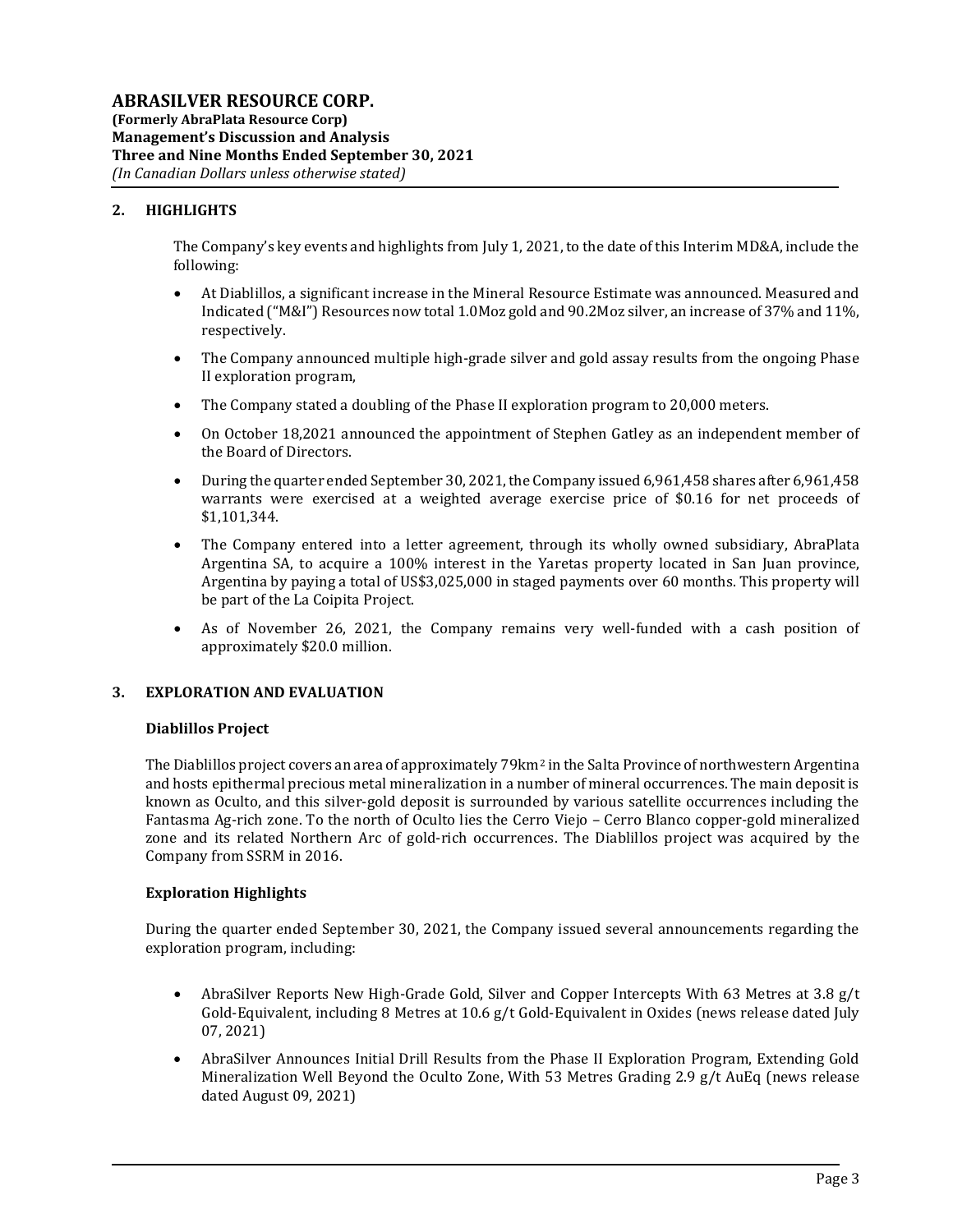# 3. EXPLORATION AND EVALUATION (continued)

- AbraSilver Extends Mineralisation Over 600 Metres Towards Northeast Beyond Oculto Zone and Intersects 7.5 Metres Grading 8.2 g/t Gold-Equivalent (news release dated August 24, 2021)
- AbraSilver Intersects Additional High-Grade Silver & Gold Mineralization: 109m at 292 g/t AgEq, including 6m at 1,180 g/t AgEq (news release dated September 16, 2021).

# Phase II Drill Program

On October 28, 2021, the Company announced a doubling in the size of the ongoing Phase II exploration program, which will now consist of approximately 20,000 metres of diamond drilling. The Phase II drill program will focus on the following priority targets at the Oculto Deposit:

- Northeast Zone: Drill step-out holes targeting high-grade gold dominant mineralization in the Northeast Zone, which is expected to expand the dimensions of the proposed open pit and form the basis for a potential underground Mineral Resource in this zone.
- Tesoro Zone: Carry out close-spaced drilling in the high-grade silver and gold Tesoro Zone which is expected to convert existing Indicated Mineral Resources to the Measured category.
- Shallow Mineralization: Continue to expand shallow Mineral Resources within the existing open pit margin which is expected to further reduce the strip ratio and associated capital cost, as well as boost the production profile in the initial years of the mine plan.

# 4. SELECTED QUARTERLY INFORMATION

Below is a summary of information for the eight most recent quarters:

| <b>Ouarter Ended</b>                                                                                                                                 | Net income<br>(loss) for the<br>period       |                                                                                                                      | Earnings (loss)<br>per share – basic<br>& diluted |                                                                              | <b>Total assets</b>                          |                                                                                                              |
|------------------------------------------------------------------------------------------------------------------------------------------------------|----------------------------------------------|----------------------------------------------------------------------------------------------------------------------|---------------------------------------------------|------------------------------------------------------------------------------|----------------------------------------------|--------------------------------------------------------------------------------------------------------------|
| September 30,201<br>June 30,2021<br>March 31,2021<br>December 31, 2020<br>September 30, 2020<br>June 30, 2020<br>March 31, 2020<br>December 31, 2019 | \$<br>\$<br>\$<br>\$<br>\$<br>\$<br>\$<br>\$ | (3,599,403)<br>(4,021,394)<br>(2,646,845)<br>(1,391,776)<br>(2, 124, 439)<br>(948, 528)<br>(1,227,637)<br>(960, 223) | \$<br>\$<br>\$<br>\$<br>\$<br>\$<br>\$            | (0.01)<br>(0.01)<br>(0.01)<br>(0.01)<br>(0.01)<br>(0.00)<br>(0.00)<br>(0.00) | \$<br>\$<br>\$<br>\$<br>\$<br>\$<br>\$<br>\$ | 38,834,938<br>39,167,151<br>35,136,329<br>34,194,092<br>40,958,169<br>12,000,275<br>11,645,117<br>12,612,143 |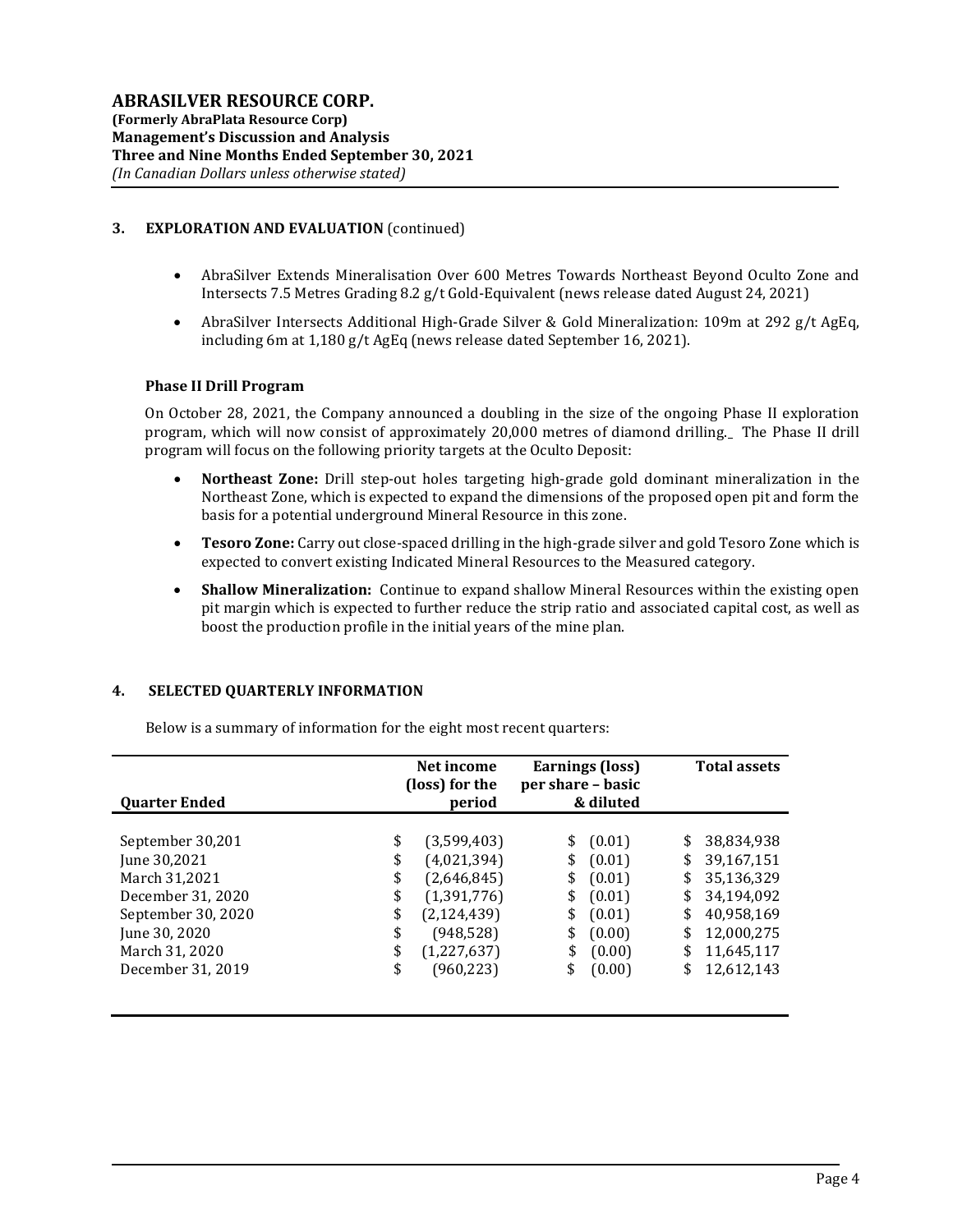# 5. RESULTS OF OPERATIONS

The operating results of junior mining companies can fluctuate significantly from period to period. The Company is in the exploration stage and has no revenue from operations.

Three months ended September 30, 2021 (" $\mathbf{03}$  2021") is compared to the three months ended September 30, 2020 ("Q3 2020").

During Q3 2021 the net loss increased by \$1,474,964 to \$3,599.403 compared to the net loss recorded during Q3 2020 due mainly to the following:

- Evaluation and exploration expenses were \$3,695,609 during Q3 2021 compared to \$1,216,502 for Q3 2020, an increase of \$2,479,107 due to the ongoing Phase II exploration program, consisting of an additional 10,000 metres of diamond drilling at the Diablillos project.
- Share based compensation increased by \$442,998 during Q3 2021 compared to Q3 2020 due to the 3,1567,500 options and 4,815,000 RSUs granted to Directors, Officers and Consultants.
- Office and Administrative expenses increased by \$79,473 during Q3 2021 compared to Q3 2020 due to the expansion of corporate activities increasing the bank and broker fees.
- Consulting fees increased by \$73,818 during Q3 2021 compared to Q3 2020 mainly due to the expansion of the exploration and evaluation activities.
- Salary, benefits and director fees expense increased by \$47,549 during Q3 2021 compared to Q3 2020 due to the expansion of corporate activities.
- Investor Relations expenses increased by \$17,037 during Q3 2021 compared with Q3 2020 due to the expansion of financing and promotion activities.
- Gain on sale of marketable securities increased by \$1,145,249 during Q3 2021 compared with Q3 2020 in connection with the transfer in equity instruments to the Argentinian subsidiaries as part of a process used to transfer money to Argentina and convert it into Argentina Pesos at a more favourable exchange rate than the official exchange rate.

Nine months ended September 30, 2021 ("YTD 2021") is compared to the Nine months ended September 30, 2020 ("YTD 2020").

During YTD 2021 the net loss increased by \$5,967,038 to \$10,267,642 compared to the net loss recorded during YTD 2020 due mainly to the following:

- Evaluation and exploration expenses were \$9,370,224 during YTD 2021 compared to \$2,120,803 for YTD 2020, an increase of \$7,249,421 due to the ongoing drill program that commenced in late November 2019 and the ongoing Phase II exploration program at the Diablillos project.
- Share based compensation increased by \$1,242,323 during YTD 2021 compared to YTD 2020 due to the 3,157,500 options and 4,815,000 RSUs granted to Directors, Officers and Consultants.
- Office and Administrative expenses increased by \$372,699 during YTD 2021 compared to YTD 2020 due to the expansion of corporate activities increasing the bank and broker fees.
- Professional fees increased by \$151,840 during YTD2 2021 compared to YTD 2020 mainly due to the expansion of the Corporate Activities.
- Salary, benefits and director fees expense increased by \$137,628 during YTD 2021 compared to YTD 2020 due to the expansion of corporate activities.
- Gain on Sale of marketable securities increased by \$3,519,363 during YTD 2021 compared with YTD 2020 in connection with the transfer in equity instruments to the Argentinian subsidiaries as part of a process used to transfer money to Argentina and convert it into Argentina Pesos at a more favourable exchange rate than the official exchange rate.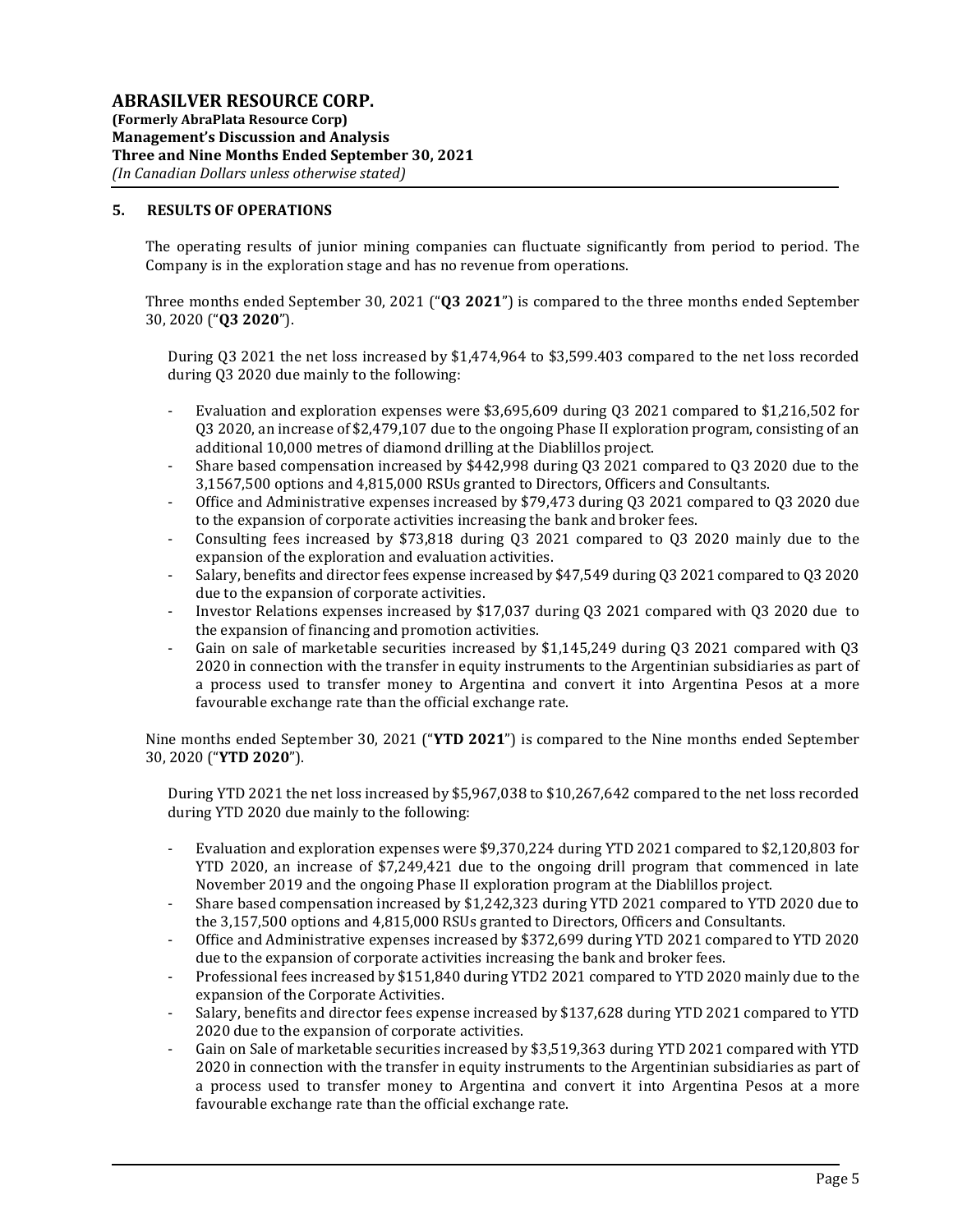### 6. FINANCIAL INSTRUMENTS

Financial assets and liabilities are recognized when the Company becomes a party to the contractual provisions of the instrument. Financial assets are derecognized when the rights to receive cash flows from the assets have expired or have been transferred and the Company has transferred substantially all risks and rewards of ownership.

IFRS 9 requires financial assets to be classified into three measurement categories on initial recognition: those measured at fair value through profit and loss, those measured at fair value through other comprehensive loss and those measured at amortized cost. Measurement and classification of financial assets is dependent on the Company's business model for managing the financial assets and the contractual cash flow characteristics of the financial asset.

The Company's financial instruments as of September 30, 2021, and December 31, 2020 are as follows:

|                                          | <b>September 30, 2021</b> | December 31, 2020 |            |  |
|------------------------------------------|---------------------------|-------------------|------------|--|
| <b>Financial assets</b>                  |                           |                   |            |  |
| Cash and Cash equivalents                | \$<br>19,861,295          | \$                | 17,087,494 |  |
| Receivable                               | 156,544                   |                   | 211,218    |  |
| <b>Total financial assets</b>            | \$<br>20,157,939          | \$                | 17,298,712 |  |
|                                          |                           |                   |            |  |
| <b>Financial liabilities</b>             |                           |                   |            |  |
| Accounts payable and accrued liabilities | \$<br>241,930             | \$                | 530,438    |  |
| Lease liabilities                        | \$<br>28,315              | \$                | 53,706     |  |
| <b>Total financial liabilities</b>       | \$<br>270.245             | \$                | 584.144    |  |

Additional financial instruments disclosure, including an analysis of risks associated with financial instruments, is contained in Note 5 of the Company's condensed interim consolidated financial statements for the three and nine months ended September 30, 2021 and 2020

# 7. LIQUIDITY AND CAPITAL RESOURCES

#### (a) Liquidity

The Company's working capital as of September 30, 2021, was \$19,903,701 as compared to working capital of \$16,815,632 on December 31, 2020. Included in working capital was cash and cash equivalents of \$19,861,295 (December 31, 2020 - \$17,087,984).

Except as disclosed, the Company does not know of any trends, demands, commitments, events or uncertainties that will result in, or that are reasonably likely to result in, its liquidity either materially increasing or decreasing at present or in the foreseeable future. Material increases or decreases in liquidity are substantially determined by the success or failure of the Company's exploration programs and the Company's ability to raise additional capital as required.

The Company is not now and does not expect in the future, to be engaged in currency hedging to offset any risk of currency fluctuations.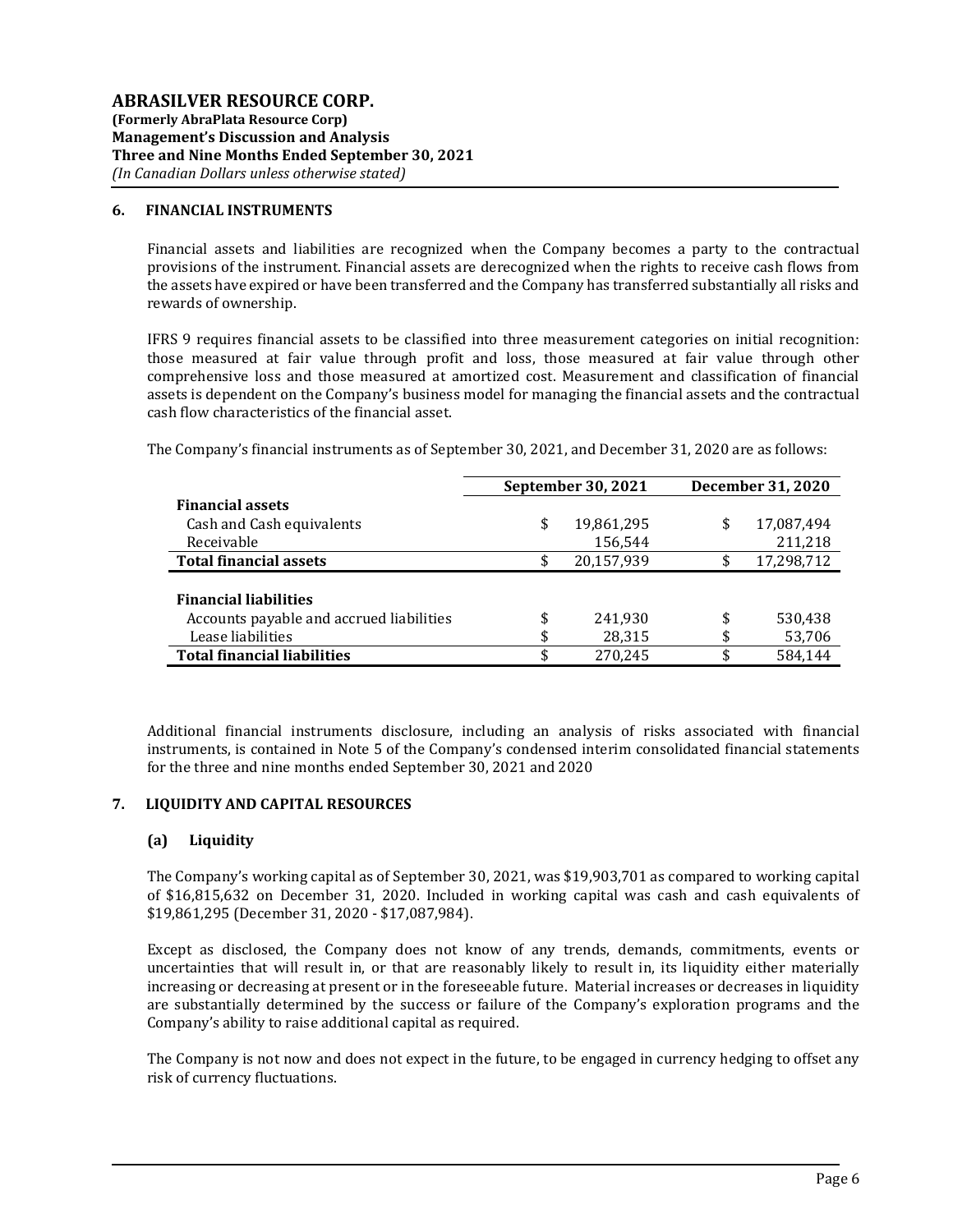# 7. LIQUIDITY AND CAPITAL RESOURCES (continued)

### (b) Capital Resources

The Company's focus for the recently completed fiscal period and going forward is the advancement and development of its exploration projects. The major expenses that will be incurred by the Company in the next twelve months will be costs associated with its exploration activities and general and administrative activities. The Company believe its current working capital is sufficient to maintain its core operations for the next twelve months, and additional funding will be required by the Company to complete its strategic and long-term objectives.

The Company depends on external financing to fund its activities and there can be no guarantee that external financing will be available at terms acceptable to the Company. The Company will be relying on further equity financing, debt financing, strategic partnerships or joint-venture partnerships as the most likely source of funds for the advancement of the Company's exploration assets to a resource delineation or feasibility stage. In the future the Company may also receive additional funds through the exercise of stock options and warrants. If adequate funds are not available when required, the Company may, based on the Company's cash position, delay, scale back or eliminate various programs.

There can be no assurance that the Company will have sufficient financing to meet its future capital requirements or that future additional financing will be available to the Company at acceptable terms.

### (c) Off-Balance Sheet Arrangements

The Company has no off-balance sheet arrangements other than those disclosed under Mineral Interests.

#### d) Commitments

As of September 30, 2021, the Company has mineral interest commitments at its Diablillos and La Coipita projects in the form of option payments, although as at the current date the Company had the commitments shown in the table below, some of these commitments could be reduced, deferred or eliminated pending the outcome of the strategic review. The Company also has operating expenses in Buenos Aires, Santiago de Chile and Toronto.

|                                                | 2021         | 2022      | 2023      | 2024        | After 2024   |
|------------------------------------------------|--------------|-----------|-----------|-------------|--------------|
| <b>Mineral interest</b><br>commitments         |              |           |           |             |              |
| <b>Diablillos</b>                              | 82,817       | 165,633   | 1,274,100 |             | 10,409,397   |
| La Coipita                                     | Ξ            | 350,378   | 764,460   | 1,783,740   | 6,115,680    |
| Total mineral interest<br>commitments          | 82,817       | 516,011   | 2,038,560 | 1,783,740   | 16,525,077   |
| Minimum office rental<br>payments in Argentina | 4,587        | 18,347    | 12,231    |             |              |
| Minimum office rental<br>payments in Canada    | 3,042        |           |           |             |              |
| <b>Total commitments</b>                       | \$<br>90,446 | \$534,358 | 2,050,791 | \$1,783,740 | \$16,525,077 |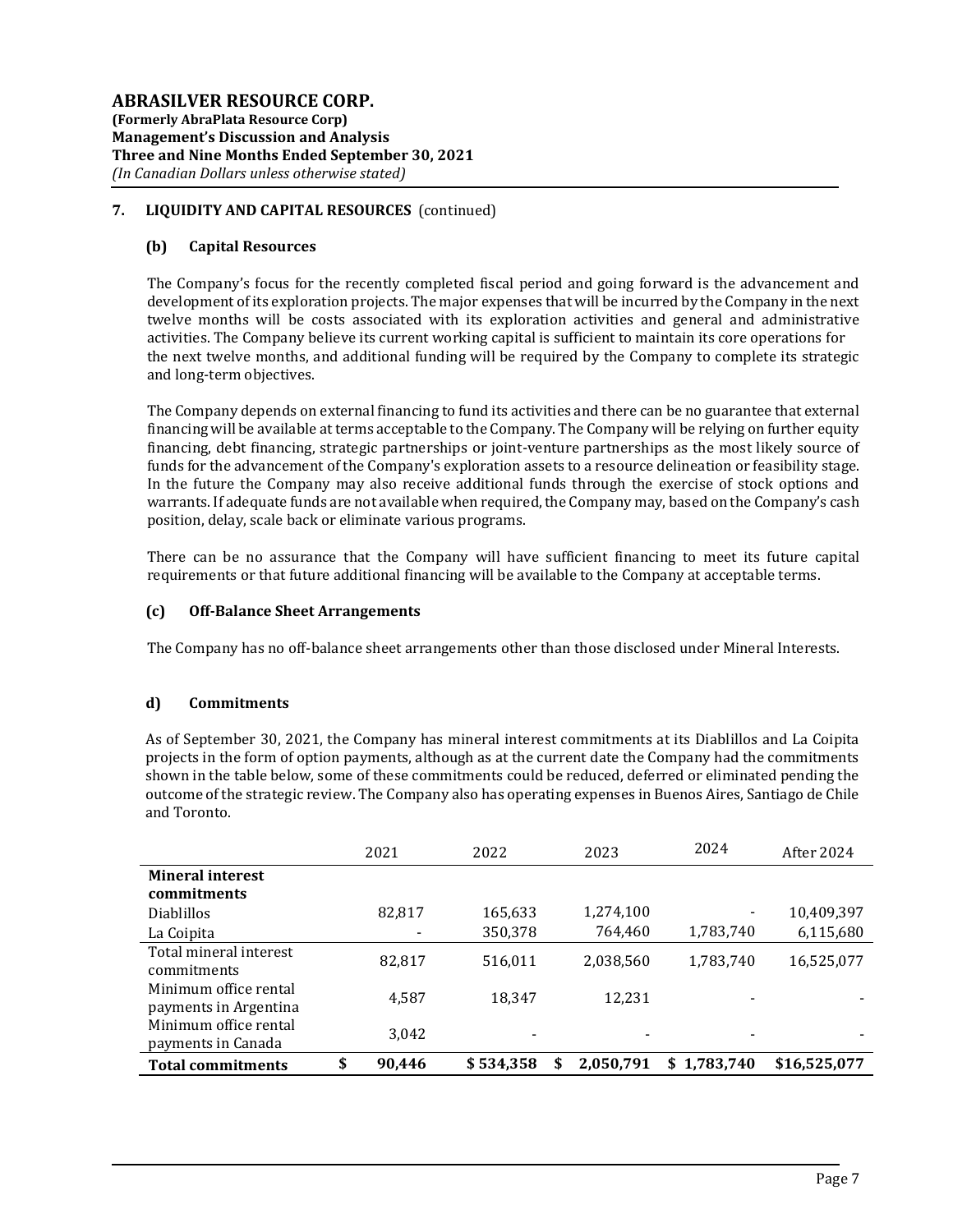### 8. RELATED PARTY TRANSACTIONS

Key management personnel include the members of the Board of Directors and officers of the Company, who have the authority and responsibility for planning, directing and controlling the activities of the Company. Amounts paid and accrued to directors, former director, officers and companies in which directors and officers are shareholders or partners are as follows:

|                                                                                                                       | Three months ended<br>September 30, |                                                                   |    |                                      | Nine months ended<br>September 30,                 |                                                  |  |
|-----------------------------------------------------------------------------------------------------------------------|-------------------------------------|-------------------------------------------------------------------|----|--------------------------------------|----------------------------------------------------|--------------------------------------------------|--|
|                                                                                                                       |                                     | 2021                                                              |    | 2020                                 | 2021                                               | 2020                                             |  |
| Salaries, benefits and director fees<br>Administration<br>Consulting fees<br>Professional fee<br>Share-based payments |                                     | 138,750<br>$\overline{\phantom{a}}$<br>7.500<br>34,301<br>366,892 | \$ | 185.000<br>7.500<br>36,763<br>42,163 | 416,250 \$<br>\$<br>22.500<br>102,200<br>1,128,679 | 277,500<br>25,000<br>32,500<br>90,115<br>199,114 |  |
|                                                                                                                       |                                     | 547.443                                                           |    | 271.426                              | $$1,669,679$ $$624,229$                            |                                                  |  |

As of September 30, 2021, \$2,500 (December 31, 2020 – \$70,000) was payable to directors, officers and companies in which directors and officers are shareholders or partners of the Company. These amounts are unsecured, non-interest bearing and have no specific terms of repayment.

# 9. OUTSTANDING SHARE DATA

The Company is authorized to issue an unlimited number of common shares without par value. As of November 26, 2021, the Company has 471,778,883 common shares issued and outstanding.

As of November 26, 2021, the Company has 124,405,014 warrants outstanding:

| Number of warrants | Exercise Price | <b>Expiry Date</b> |
|--------------------|----------------|--------------------|
| 37,605,369         | \$<br>0.17     | July 09, 2022      |
| 30,916,583         | \$<br>0.40     | September 01, 2022 |
| 3,645,834          | \$<br>0.27     | September 01, 2022 |
| 23,972,228         | \$<br>0.27     | April 26, 2023     |
| 20,225,000         | \$<br>0.15     | May 14, 2023       |
| 5,890,000          | \$<br>0.10     | April 8, 2024      |
| 2,150,000          | \$<br>0.10     | April 18, 2024     |

As of November 26, 2021, the Company has:

- 21,495,000 share purchase options outstanding with the weighted average exercise price of \$0.156; 15,601,250 of which are exercisable with the weighted average exercise price of \$0.114.
- 4,815,000 restricted shares units with a weighted average exercise price of \$0.39; Nil of which are exercisable.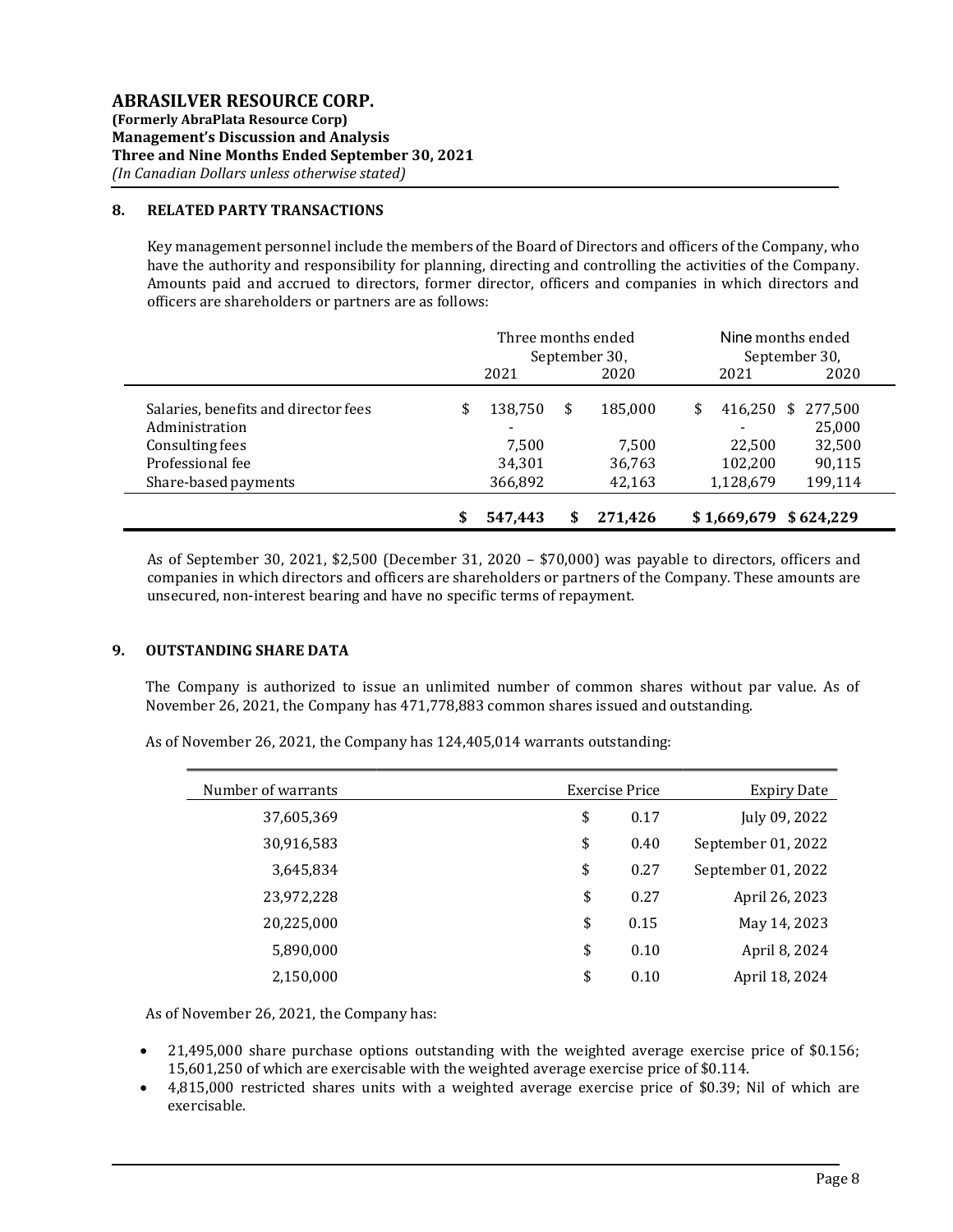#### 10. RISKS AND UNCERTAINTIES

The Company's exploration activities and related results are subject to a number of different risks at any given time. These factors, include but are not limited to disclosure regarding: uncertainty due to COVID-19, receiving required permits in Argentina, exploration results, additional financing, project delay, titles to properties, price fluctuations and share price volatility, operating hazards, insurable risks and limitations of insurance, management, foreign country and regulatory requirements, currency fluctuations and environmental regulations risks. Exploration for mineral resources involves a high degree of risk.

The cost of conducting programs may be substantial and the likelihood of success is difficult to assess. The Company seeks to counter this risk as far as possible by selecting exploration areas on the basis of their recognized geological potential to host economic deposits.

A summary of the Company's financial instruments risk exposure was provided in Note 6 of the Company's consolidated financial statement for the year ended December 31, 2020 and in the Annual MD&A for the fiscal year ended December 31, 2020.

# 11. FORWARD LOOKING STATEMENTS

Certain of the statements made and information contained herein are considered "forward-looking information" within the meaning of the British Columbia Securities Act. These statements relate to future events or the Company's future performance. All statements, other than statements of historical fact, may be forward-looking statements. Forward-looking statements are often, but not always, identified by the use of words such as "seek", "anticipate", "plan", "continue", "estimate", "expect", "may", "will", "project", "predict", "propose", "potential", "targeting", "intend", "could", "might", "should", "believe" and similar expressions. These statements involve known and unknown risks, uncertainties and other factors that may cause actual results or events to differ materially from those anticipated in such forward-looking statements.

The Company believes that the expectations reflected in those forward-looking statements are reasonable but no assurance can be given that these expectations will prove to be correct and such forward-looking statements included in this Interim MD&A should not be unduly relied upon by investors as actual results may vary. These statements speak only as of the date of this Interim MD&A and are expressly qualified, in their entirety, by this cautionary statement.

In particular, this Interim MD&A contains forward-looking statements, pertaining to the following: capital expenditure programs, development of resources, treatment under governmental and taxation regimes, expectations regarding the Company's ability to raise capital, expenditures to be made by the Company on its properties and work plans to be conducted by the Company. With respect to forward-looking statements

listed above and contained in the Interim MD&A, the Company has made assumptions regarding, among other things:

- the impact of currency fluctuations in Argentina and Chile;
- the impact of increasing competition in gold, silver and copper business;
- unpredictable changes to the market prices for gold, silver and copper;
- exploration and development costs for its properties;
- availability of additional financing or joint-venture partners;
- anticipated results of exploration activities; and
- the Company's ability to obtain additional financing on satisfactory terms.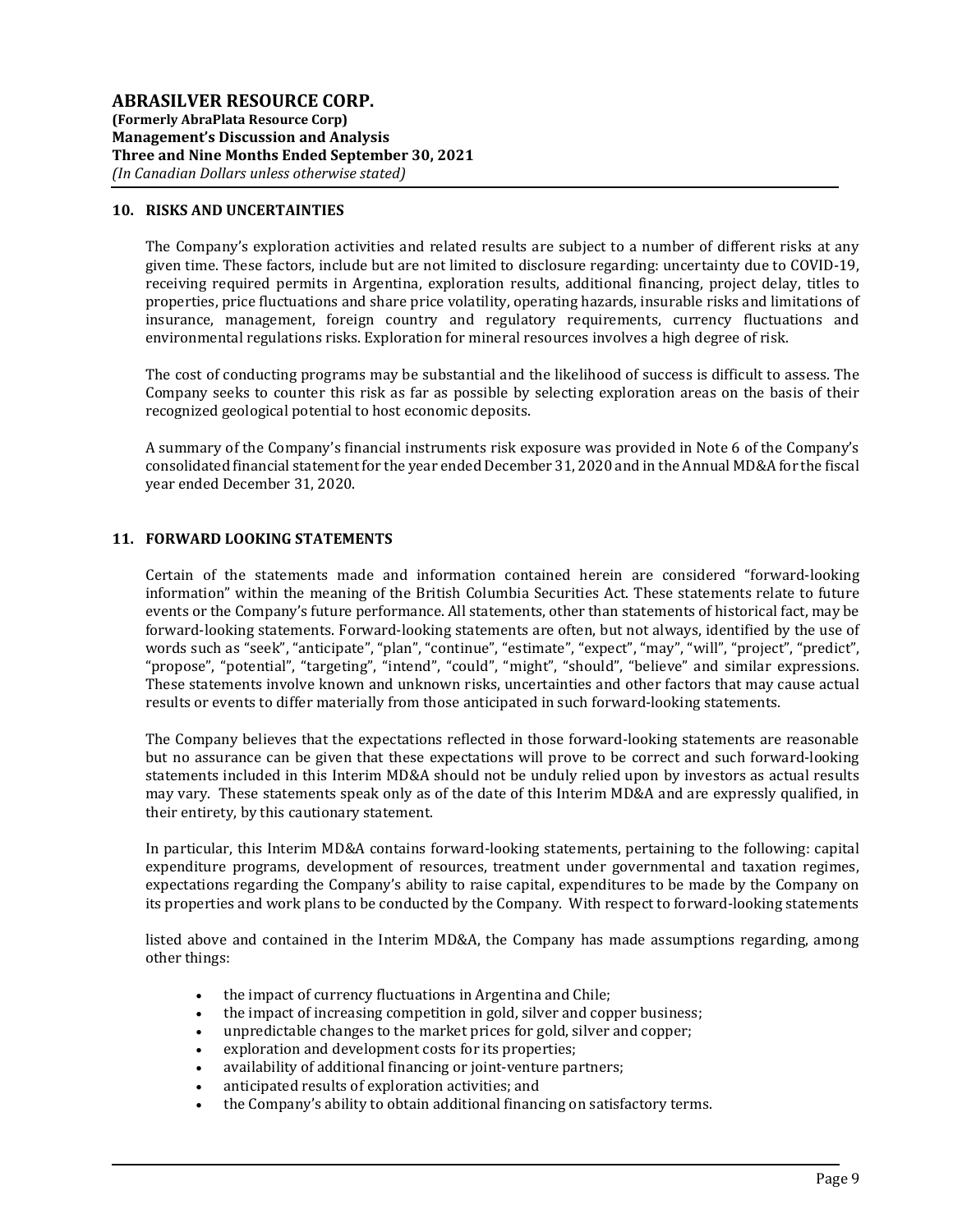# 11. FORWARD LOOKING STATEMENTS (continued)

The Company's actual results could differ materially from those anticipated in these forward-looking statements as a result of the risk factors set forth above and elsewhere in this Interim MD&A including, uncertainty due to COVID-19, uncertainties relating to receiving mining and exploration permits in Argentina; volatility in the market price for minerals; uncertainties associated with estimating resources; geological, technical, drilling and processing problems; liabilities and risks, including environmental liabilities and risks, inherent in mineral exploration; fluctuations in currencies and interest rates; incorrect assessments of the value of acquisitions; unanticipated results of exploration activities; competition for, amongst other things, capital, undeveloped lands and skilled personnel; lack of availability of additional financing and/or joint venture partners and unpredictable weather conditions.

Investors should not place undue reliance on forward-looking statements as the plans, intentions or expectations upon which they are based might not occur. Readers are cautioned that the foregoing lists of factors are not exhaustive. The forward-looking statements contained in this MD&A are expressly qualified by this cautionary statement. The Company does not undertake any obligation to update or revise any forward-looking statements, whether as a result of new information, future events or otherwise, unless required by law.

# 12. DISCLOSURE OF INTERNAL CONTROLS

Management has established processes to provide them sufficient knowledge to support representations that they have exercised reasonable diligence that  $(i)$  the unaudited condensed interim consolidated financial statements do not contain any untrue statement of material fact or omit to state a material fact required to be stated or that is necessary to make a statement not misleading in light of the circumstances under which it is made, as of the date of and for the periods presented by consolidated financial statements; and (ii) the audited consolidated financial statements fairly present in all material respects the financial condition, results of operations and cash flows of the Company, as of the date of and for the periods presented. In contrast to the certificate required for non-venture issuers under National Instrument 52-109 Certification of Disclosure in Issuers' Annual and Interim Filings ("NI 52-109"), this Venture Issuer Basic Certificate does not include representations relating to the establishment and maintenance of disclosure controls and procedures ("DC&P") and internal control over financial reporting ("ICFR"), as defined in NI- 52-109. In particular, the certifying officers filing this certificate are not making any representations relating to the establishment and maintenance of:

- i) controls and other procedures designed to provide reasonable assurance that information required to be disclosed by the issuer in its annual filings, interim filings or other reports filed or submitted under securities legislation is recorded, processed, summarized and reported within the time periods specified in securities legislation; and
- ii) a process to provide reasonable assurance regarding the reliability of financial reporting and the preparation of financial statements for external purposes in accordance with the issuer's GAAP (IFRS).

The issuer's certifying officers are responsible for ensuring that processes are in place to provide them with sufficient knowledge to support the representations they are making in this certificate. Investors should be aware that inherent limitations on the ability of certifying officers of a venture issuer to design and implement on a cost-effective basis DC&P and ICFR as defined in NI 52-109 may result in additional risks to the quality, reliability, transparency and timeliness of interim and annual filings and other reports provided under securities legislation.